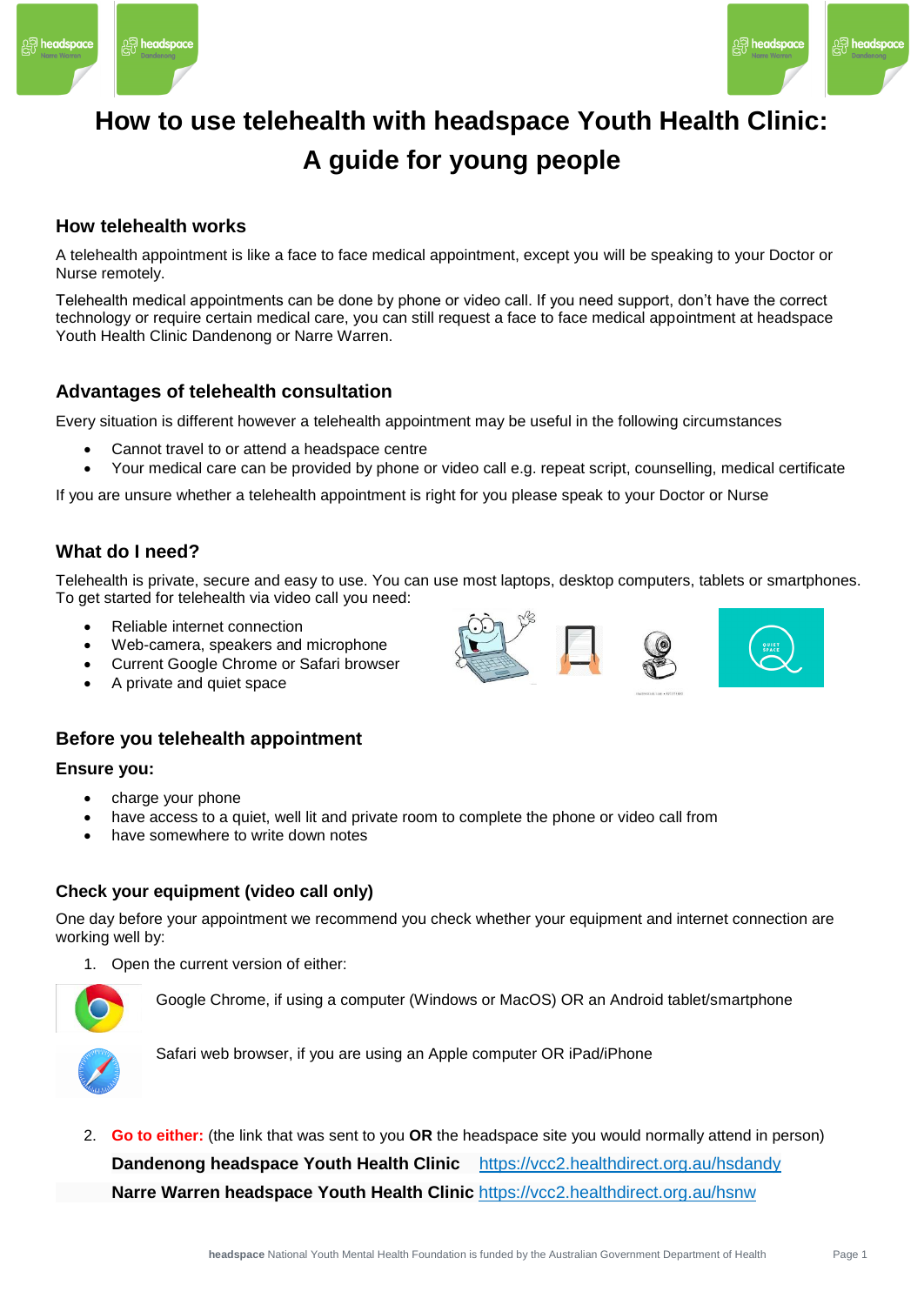3. Click on **"Run a Test call"** (just above "start video call" button). This will open a new tab, **"Precall Test"** which provides an explanation of what will be tested.

| <b>PR</b> headspace<br>head pace Telehealth<br>Entering clinic:                                                           | <b>Precall Test</b><br>Check and verify that your device is able to conduct an online video consultation.                                                                                                                                                                                                                                                                                                                                                                                                                                |
|---------------------------------------------------------------------------------------------------------------------------|------------------------------------------------------------------------------------------------------------------------------------------------------------------------------------------------------------------------------------------------------------------------------------------------------------------------------------------------------------------------------------------------------------------------------------------------------------------------------------------------------------------------------------------|
| Dr David Cutts<br>$\tilde{}$<br>Make sure you are using one of these web browsers:<br>Run a Test Call<br>Start video call | What does this test do?<br>This test will check the various network and device settings that are used in making a call.<br>This includes:<br>· Checking your local device setup, such as your camera, microphone, browser and speakers<br>· Testing connectivity to all our call servers<br>. Collecting statistics relating to your network connectivity and quality<br>On conclusion of the tests, the results will be analysed and you will be presented with recommendations and advice<br>for troubleshooting any potential issues. |
| By using this service you agree to our Terms of Service and Privacy Policy<br><b>Powered by Coviu</b>                     | <b>Start test</b>                                                                                                                                                                                                                                                                                                                                                                                                                                                                                                                        |

4. Click on **"Start Test"** button. A new tab on your browser will open to complete the test. The results/details will be displayed once test is finished. If something is wrong go to<https://vcc.healthdirect.org.au/troubleshooting>

#### **The day of your telehealth appointment**

#### **Phone appointment**

Wait for the Doctor or Nurse to ring you. Please note the Doctor or Nurse may be running late and your phone will indicate No Caller ID.

#### **Video Call appointment – the day of your appointment**

- 1. **10 minutes** before your appointment is scheduled open a new tab in Goggle Chrome or Safari and paste in the link that was sent to you or copy from below. Make sure you pick the correct site.
- 2. **CLICK on the LINK** (very important as this is how you start your video call) > You will be taken to our VIRTUAL waiting room

#### **Dandenong headspace Youth Health Clinic** <https://vcc2.healthdirect.org.au/hsdandy>

#### **Narre Warren headspace Youth Health Clinic** <https://vcc2.healthdirect.org.au/hsnw>

- 3. This window will appear (headspace Dandenong or Narre Warren).
- 4. **Click on "Start video call"** This will take you to a **call set up page**. Enter your name and contact details fields (this helps us identify you), click on the tick box for Consent for Medicare Billing. Check that you have understood the **terms and conditions** and click **"Continue".**



5. **The "Important information" page will appear. Please read and then select "Continue"**

#### Important Information

| In the event of an emergency, please call OOO (Triple 0) for urgent care or go to your nearest hospital<br>emergency department.                       |
|--------------------------------------------------------------------------------------------------------------------------------------------------------|
| Please advise staff if you are not at your home address at the time of the call as your location may need to be<br>known in the event of an emergency. |
| Please ensure you are in a private and quiet location.                                                                                                 |
| Please advise staff and introduce anyone who is attending the video call with you.                                                                     |
| Recording of the video call is not permitted.                                                                                                          |
| Some patient appointments may take longer than others, which may lead to longer wait times.                                                            |
|                                                                                                                                                        |